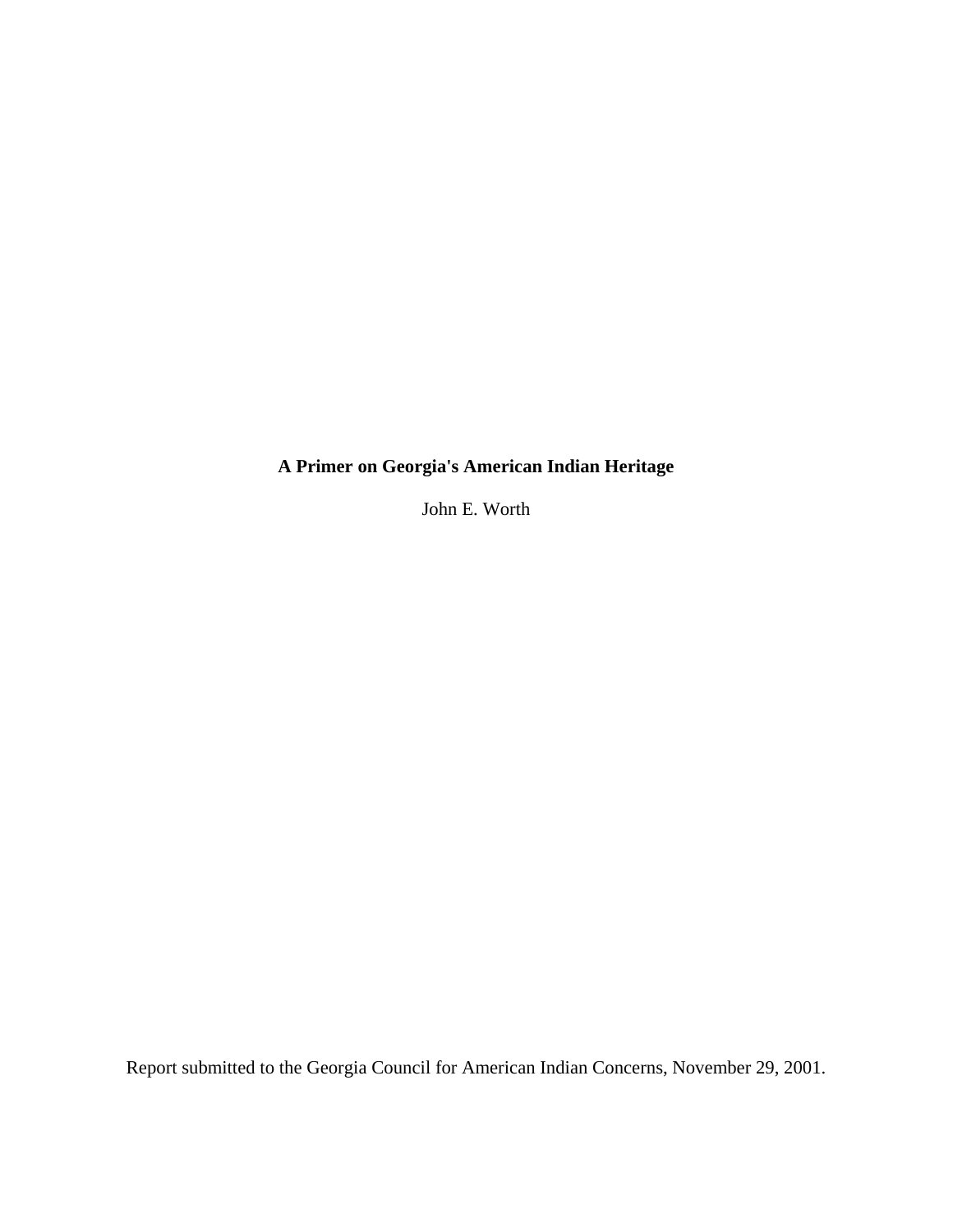At least as early as 11,500 years ago, and perhaps even earlier, the land we now call Georgia has been home to American Indians. Beginning with immigrant bands of Ice Age hunters who settled in the state, human populations gradually expanded across the Georgia landscape. As time passed after the end of the Ice Age about 10,000 years ago, cultures gradually adapted and readapted to the changing natural and social environment in which they found themselves. Group size grew, territories became smaller and more rigidly-defined, and communities became increasingly sedentary. A wide range of natural resources were exploited for food, shelter, and tools, and eventually hunting and gathering was supplemented by simple gardening in the rich floodplains across the state. Political organization became more complex and centralized, and public architecture grew increasingly more common, including monumental earthworks such as ceremonial and funeral mounds constructed from earth and rock. And finally, beginning just over a thousand years ago, groups in Georgia began to organize themselves into agricultural chiefdoms, characterized by hereditary chiefs supported by intensive farming of corn, beans, squash, and other staple foods. Ruling from homes atop earthen platform mounds constructed using tributary labor, male and female chiefs exercised sovereignty over multi-village chiefdoms comprising thousands of residents, and multi-chiefdom societies developed extending across broad regions of the Southeastern United States, including Georgia. The rich culture of these indigenous chiefdoms were characterized by long-distance trade, fortified towns and standing militias, craft specialization, and elaborate religious iconography and artistic expression.

By the time of European contact, somewhere between 50,000 and 100,000 American Indians may have been living in Georgia. These populations were distributed into roughly 20 relatively distinct chiefdoms scattered across the coast and interior, and speaking languages and dialects of three American Indian language families. The most populous group were probably the Muskogean-speakers, who inhabited the entire Piedmont region, the entire southwestern Coastal plain and portions of upper southeastern Coastal Plain and northern coastline, and the entire Ridge and Valley region of northwestern Georgia. Documented chiefdoms include Capachequi, Apalachicola, Toa, Ichisi, Altamaha, Ocute, Guale, Itaba (Etowah), Ulibahali, and Coosa. The second most populous group were the Timucuan-speakers, who occupied the entire lower southeastern Coastal Plain of Georgia, extending along the coast from the mouth of the Altamaha southward. Known chiefdoms include Cachipile, Arapaha, Utinahica, Oconi, Ibihica, Tacatacuru (later known as Mocama), and Guadalquini. The least populous group in Georgia were the Iroquoian-speakers of the Cherokee language, who occupied the highest mountain valleys of the Blue Ridge province. Little is known about their political organization in the  $16<sup>th</sup>$ century, though from later evidence it seems likely that there were at least two chiefdoms centered at Tugalo and Chotee/Nacoochee in northeastern Georgia, and portions of several others.

 If the preceding 11,000 years had been characterized by slow but steady population growth and cultural development, the subsequent 500 years after European contact were marked by rapid and traumatic population loss, military devastation, and cultural transformation. Beginning at least as early as the coastal expeditions of Lúcas Vásquez de Ayllón in the 1520s and the penetration of the interior by an army of 600 under Hernando de Soto in 1540, Georgia's indigenous chiefdoms were subjected to first contact with representatives of an alien culture which would ultimately overwhelm and absorb them and their descendants. Tragically, the era of European exploration and colonization marked the beginning of the end for one way of life, and the beginning of a new one. For in the first two centuries after European contact, population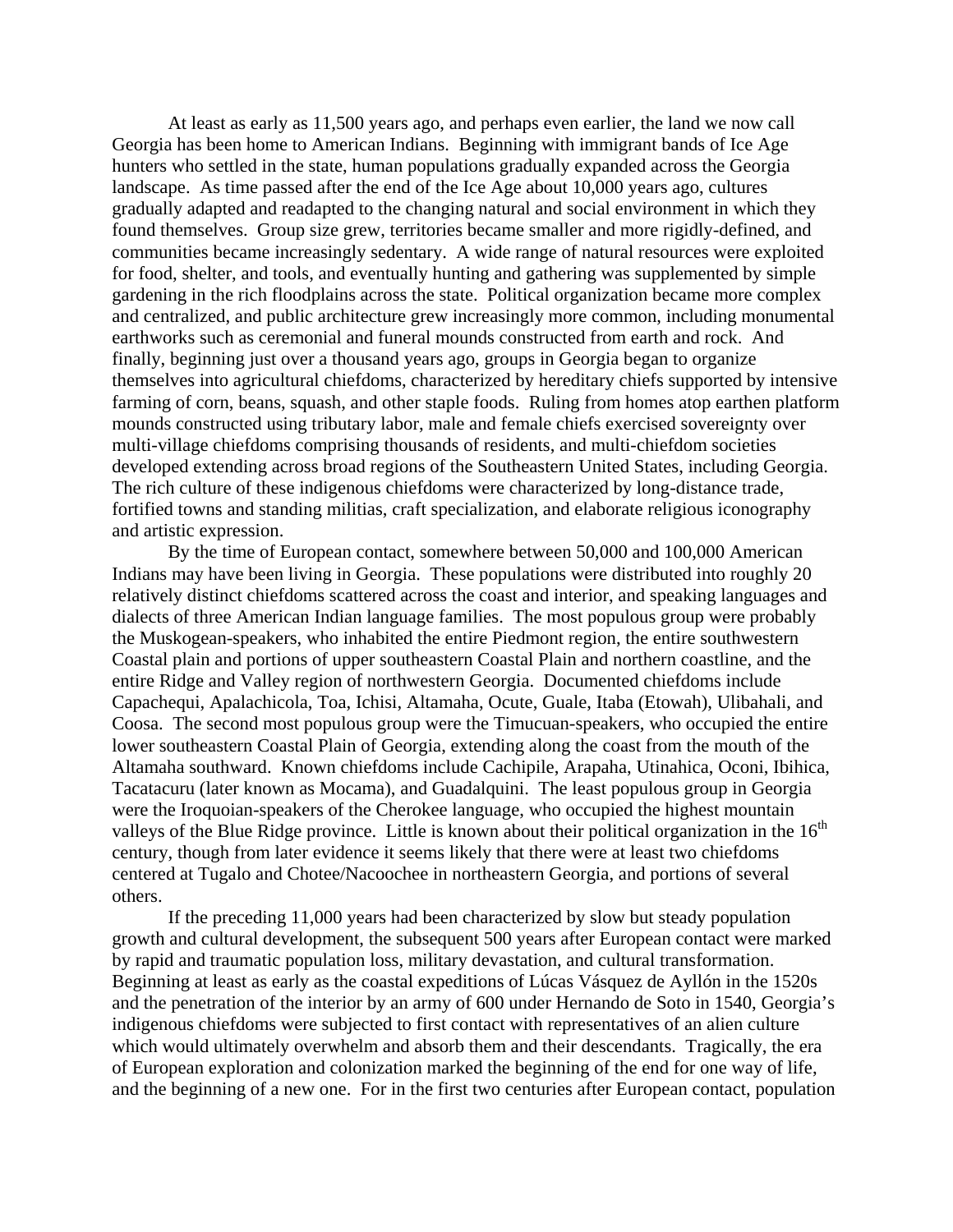loss due to epidemic plague diseases ravaged all of Georgia's indigenous populations, and the subsequent spread of the Indian slave trade within the context of European colonial rivalries left Georgia's interior virtually depopulated, save for a few bands of commercial slave-hunters and fur-traders whose culture was undergoing rapid and substantial change in the new colonial world.

 The traumatic post-European contact era can be broken down into five broad periods, each of which witnessed varying degrees of contact and culture change. Since exploration and colonization proceeded at different rates in different regions, there is of course some overlap between these periods. Nevertheless, the following descriptions provide a brief overview of the difficult path that American Indians have traveled from European contact to the present day:

- Exploratory Period, 1521-1586: This period was marked by early and generally brief exploration and contact between European soldiers, sailors, missionaries, and other explorers. Georgia's coastline was visited first by Spaniards between 1521 and 1526, and the interior in 1540 and 1560, followed by more intensive exploration along the coast by at least five distinct French and Spanish expeditions between 1561 and 1566. Subsequent missionary efforts along the coast in the late 1560s and mid-1570s were brief and unlasting. All these contacts may, however, have resulted in the spread of European plague diseases such as smallpox across broad areas of the interior, and undoubtedly resulted in extensive population loss by many chiefdoms, potentially causing famine and political destabilization, and eventual relocation by many groups outside Georgia to the west and south.
- Spanish Mission Period, 1587-1684: This period was characterized by gradual and ultimately extensive assimilation of indigenous chiefdoms in southeastern Georgia into the Franciscan mission system of Spanish Florida. The coast was missionized between 1587 and 1605, and the farthest interior Timucuan chiefdoms north and west of the Okefenokee had been missionized by 1630. Documented population losses due to epidemics in this period probably exceeded 95%, and English-sponsored slaveraids between 1659 and 1680 by immigrant Iroquoian-speaking Erie Indians armed with muskets pushed all remaining Georgia populations (mission and non-mission groups) west, south, and southeast from their Savannah River base. A new confederacy of refugees known as Yamassees formed along the lower Georgia/Carolina border by 1663, moving southward into the missions for protection shortly thereafter. Interior missions disappeared by 1657, mainland coastal missions were moved seaward by the 1670s, and remaining island missions were assaulted by pirates in 1683 and 1684, withdrawing south into present-day Florida. Many Yamassees fled the missions in 1683, eventually regrouping along the lower Carolina coast with Scottish and later English colonists.
- English Commercial Period, 1685-1732: Following the total depopulation of Georgia's eastern and southeastern interior, this period witnessed the establishment of formal trading relations between English colonists in Carolina and remaining Muskogeanspeaking groups along the lower Chattahoochee River, as well as Cherokee groups in the northeast Georgia mountains. Shortly after Spaniards built a fort on the Chattahoochee in 1689, many villages eventually known as the Lower Creeks moved east to the Ocmulgee River, but throughout this period between 1685 and 1715,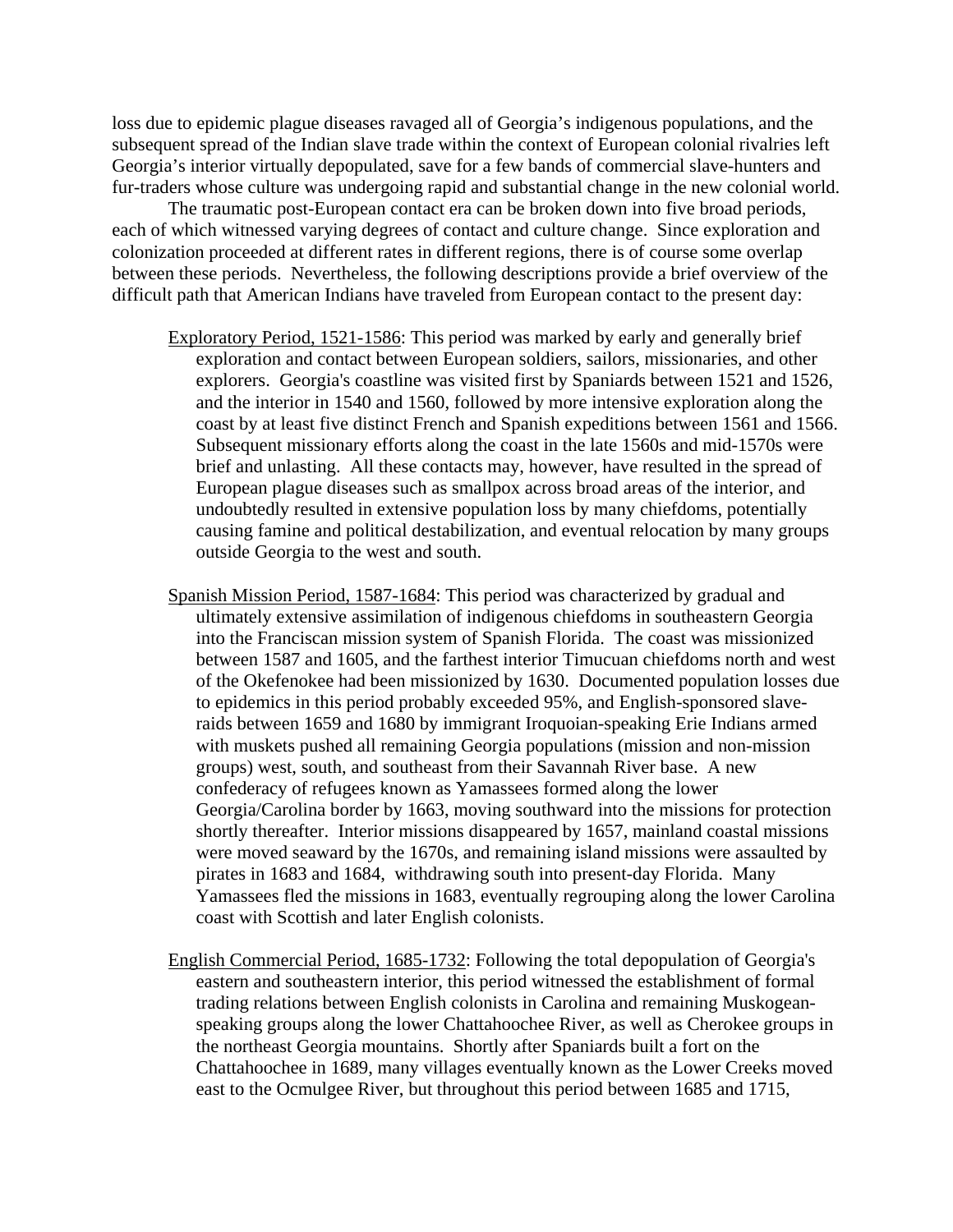Georgia Creeks and Carolina Yamassees acted as the principal slave-raiders on behalf of the English, ravaging remaining Spanish missions in Florida, and forcing their total retreat to St. Augustine by 1706. After the Yamassee War of 1715, when the Creeks retreated back west and the Yamassees fled back into the Spanish missions, the Cherokees became principal slave-raiders for the Carolina traders. It appears to have been during this period that ancient hereditary political structures based on an tributary agrarian economy were abandoned in favor of a more egalitarian system centered on slave-raiding and hunting in distant lands, leading eventually to the crystallization of the Creek and Cherokee tribes as distinct political units.

- English/American Expansion Period, 1733-1838: This period was dominated by the gradual but inexorable advance of English and later American settlers into longvacant lands acquired by war and treaty from Creek and Cherokee tribes, who asserted claims to depopulated zones across southern, middle, and eastern Georgia. During this same period Creek and Cherokee populations began to rebound, and Creek settlements began to expand eastward into the Flint River drainage just as Cherokee settlements gradually pushed westward into unoccupied northwestern Georgia. After Cherokee villages were razed in the American Revolution, many thousands of Cherokee refugees also moved west into this region, largely abandoning much of the eastern Blue Ridge mountains for the Ridge and Valley district of Northwest Georgia. Their capitol was relocated into the Coosawattee River valley in 1788 at Ustanali, and later to New Echota just downstream. Ultimately, however, Georgia settlement pressures led to the tragic Removal era of the 1830s, when most remaining Creek and Cherokee residents in newly-acquired treaty lands were forcibly removed from their homes and relocated west to reservations in Oklahoma and Arkansas.
- Post-Removal Period, 1838-present day: Despite the physical relocation of Creek and Cherokee tribal bodies outside Georgia, many individuals, families, and communities continued to maintain an existence inside the state, in many cases largely concealing their ethnic identity and cultural heritage, maintaining an outwardly acculturated existence. Many such communities were comprised of intermarried Native-American, Anglo-American, and African-American individuals and families, maintaining traditions that descended and borrowed from a diverse range of cultural backgrounds, including Creek and Cherokee cultures. Only in the 20th century were these groups able to openly and legally declare their origins and rediscover an identity that had been supressed for more than a century.

As can be seen from this overview of the post-contact era, long before the tragic Removal era of the 1830s, Georgia's American Indian population had already experienced substantial change. In addition to uniform population losses probably exceeding 9 out of every 10 persons alive in the 16th century, the concurrent collapse of the political system of many ancient agricultural chiefdoms, and the reorganization and relocation of so many groups across the landscape, resulted in a significant transformation of indigenous cultures between the 16th and 19th centuries. During this period, for example, the entire population of Georgia's second most populous group--the Timucuans--was ravaged first by disease and second by slave-raiding and